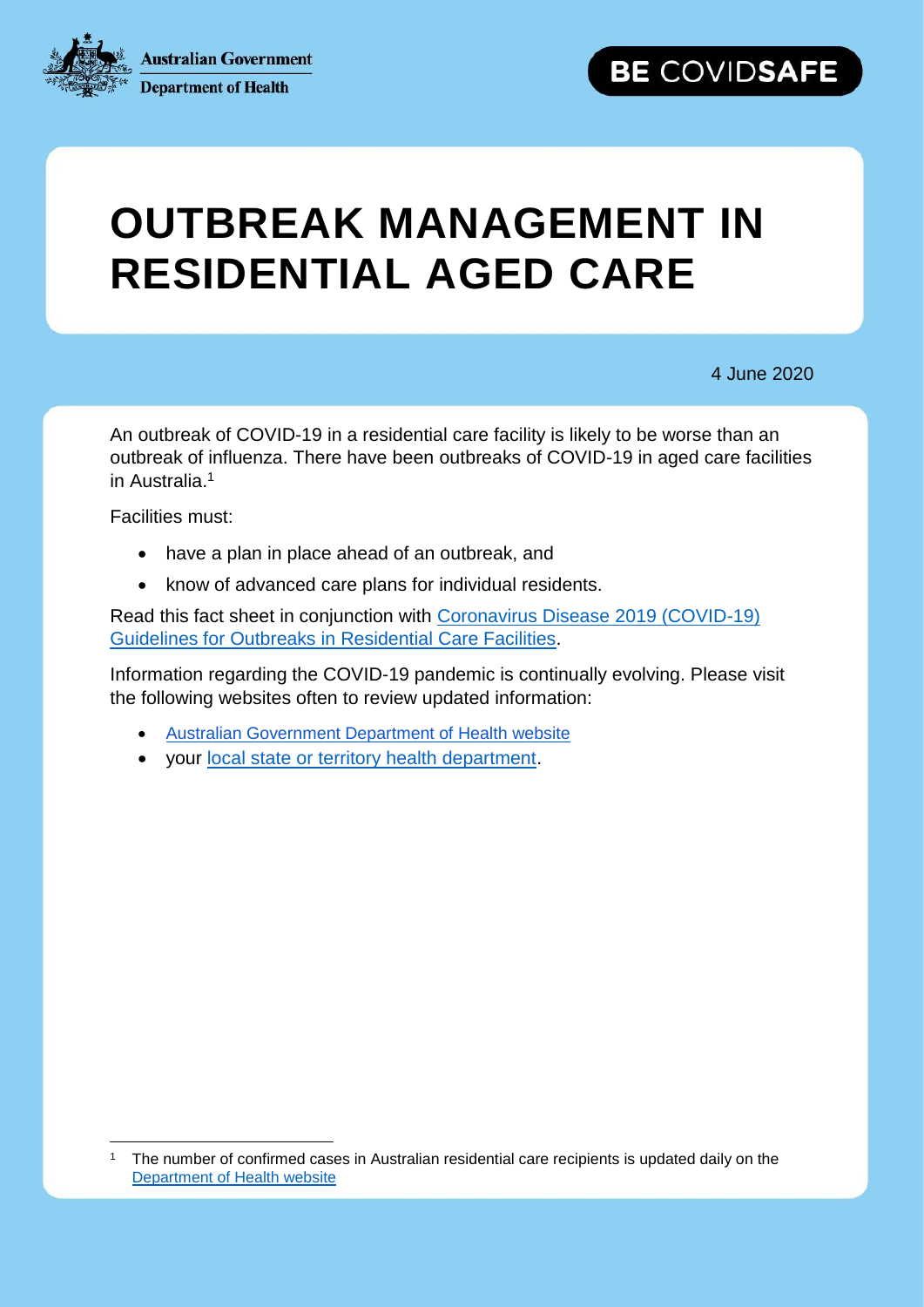

## Symptoms of COVID-19

The most common signs and symptoms include:

- fever (note: fever may be absent in the elderly)
- dry cough

Other symptoms can include:

- shortness of breath
- coughing up thick mucus or phlegm
- fatigue
- loss of smell and/or loss of taste
- sore throat
- diarrhoea
- nausea or vomiting

Less common symptoms include:

- headache
- myalgia/arthralgia (generalised muscle or joint pain)
- chills
- nasal congestion
- haemoptysis (coughing up blood)
- conjunctival congestion (red, swollen and watery eyes)

Older people may also have the following symptoms:

- increased confusion
- worsening chronic conditions of the lungs
- loss of appetite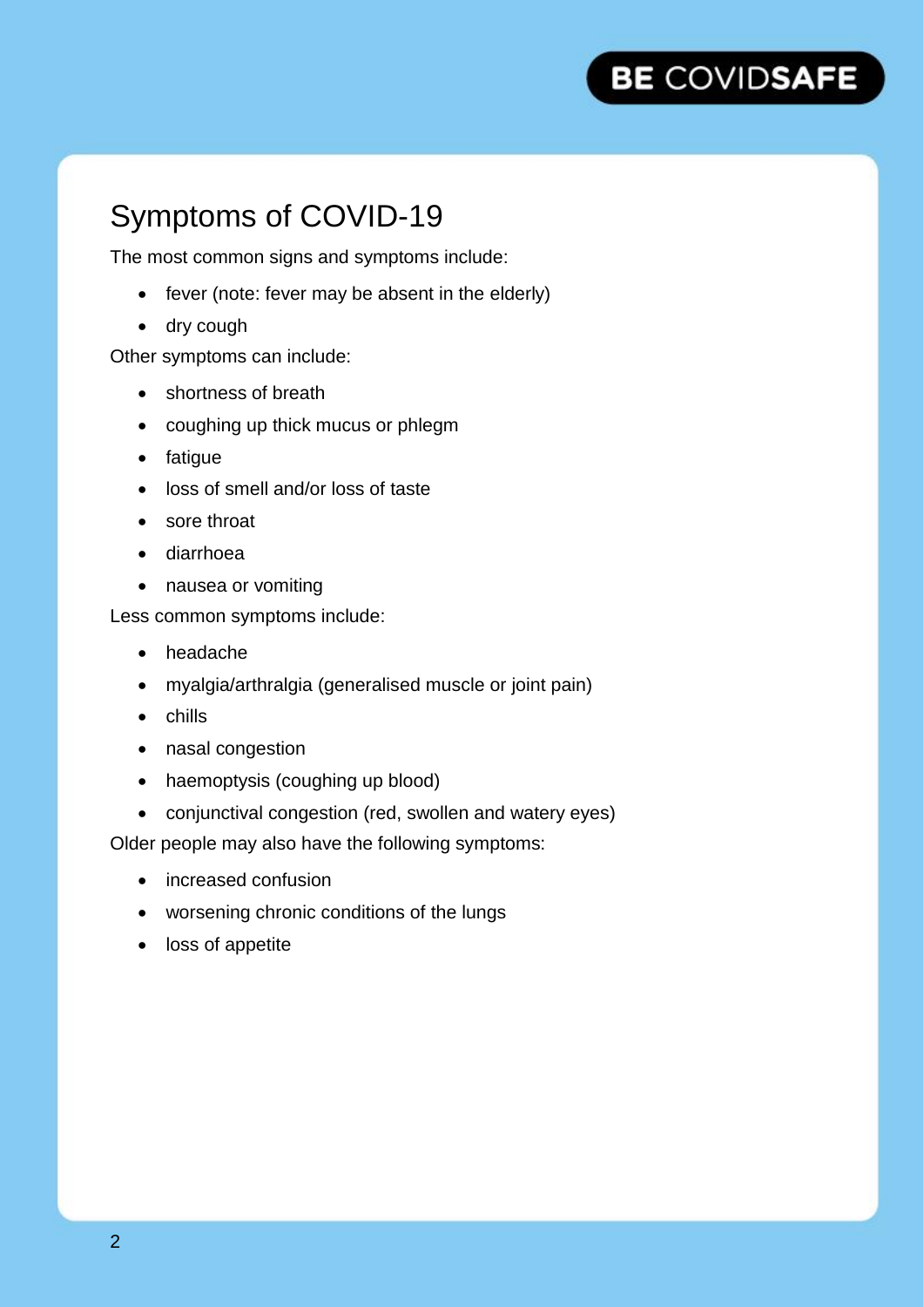## When is it an outbreak?

The definition of an outbreak is:

**A single confirmed case of COVID-19 in a resident, staff member or frequent attendee of a residential care facility.**

This definition:

- does not include a single case in an infrequent visitor to the facility.
- is used as a quideline,
- is used by the state/territory public health unit to help decide whether to declare an outbreak.

## If you think an outbreak has started

- **Notify the local state/territory public health unit.** Use the form in the Appendix in the [Coronavirus Disease 2019 \(COVID-19\) Guidelines for](https://www.health.gov.au/resources/publications/coronavirus-covid-19-guidelines-for-outbreaks-in-residential-care-facilities)  [Outbreaks in Residential Care Facilities.](https://www.health.gov.au/resources/publications/coronavirus-covid-19-guidelines-for-outbreaks-in-residential-care-facilities)
- **Establish an Outbreak Management Team.** This team will need to meet daily to monitor the outbreak and initiate changes. They should liaise with GPs and the local public health unit, as required. The team should not be part of day-to-day facility management. A small number of staff might need to perform multiple roles in the team.

Team members need to include:

- o Chairperson
- o Secretary
- o Outbreak coordinator
- o Media spokesperson
- o Outside specialists if available: public health officer and general practitioner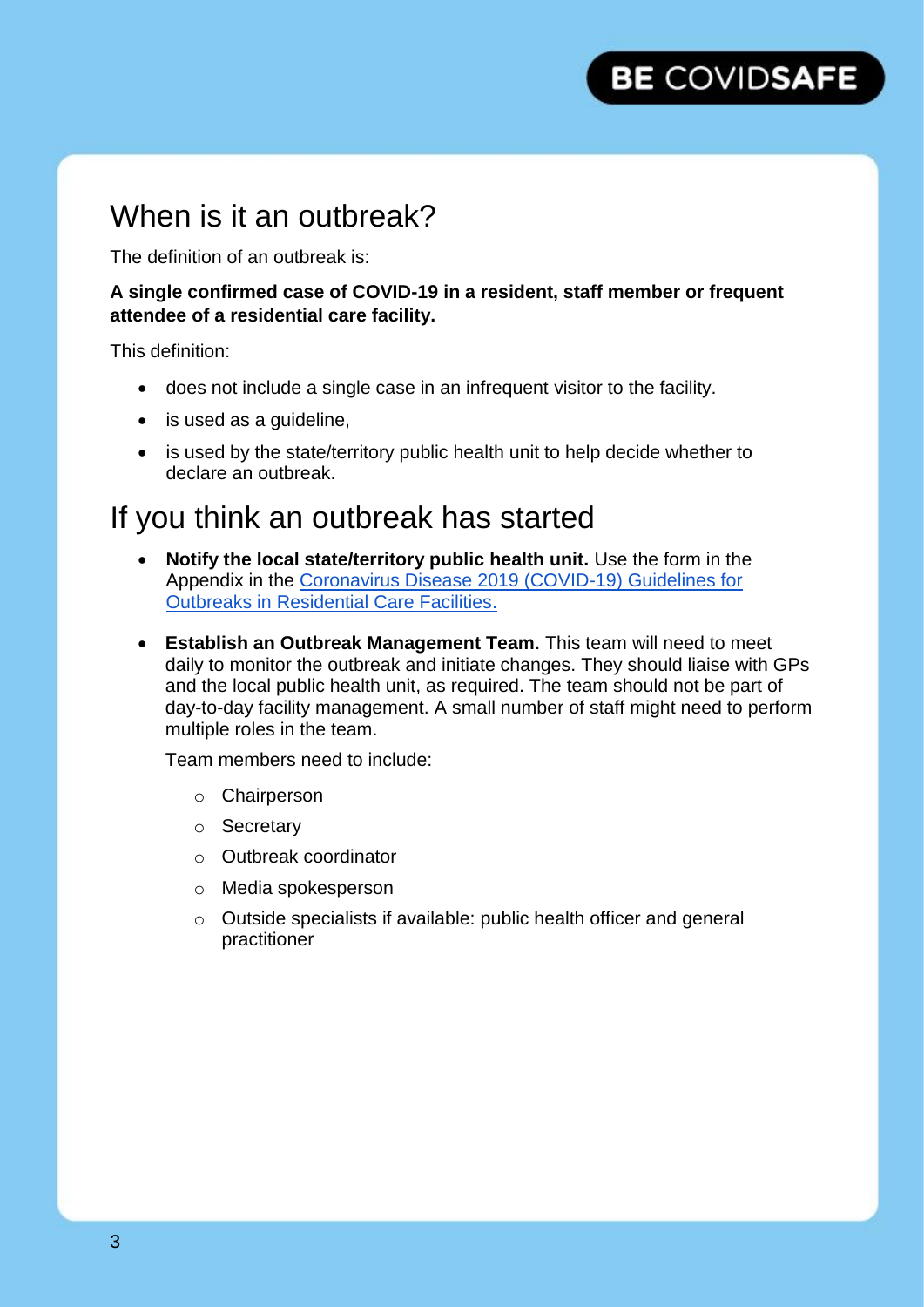## Outbreak Management Team STEPS

### 1. Clarify roles and responsibilities of the team

Information on clarifying roles and responsibilities is available in the COVID-19 Guidelines for Outbreaks in Residential Care Facilities.

### 2. Document the cases

Make a table similar to the example below and update it daily.

| Patient name/<br>initials | Date the<br>resident<br>became<br>unwell | <b>Room</b><br><b>location</b> | Is the<br>resident in a<br>single<br>room? | <b>New</b><br>location if<br>moved       |
|---------------------------|------------------------------------------|--------------------------------|--------------------------------------------|------------------------------------------|
| <b>SD</b>                 | 13/3/2020                                | Lvl 2 Room 17                  | Yes                                        |                                          |
| <b>LR</b>                 | 15/3/2020                                | Lvl 2 Room 18                  | <b>No</b>                                  | Lvl 3 shared<br>with other<br>COVID case |

3. Notify all staff, residents and visitors (if relevant), that a case of COVID-19 has occurred in the facility

Inform relevant people that there is:

- only one case (if applicable), and
- testing of members of the setting as a precaution.

Notify the [Australian Government Department of Health a](https://www.health.gov.au/about-us/contact-us/state-and-territory-offices%E3)nd [Aged Care Safety and](https://www.agedcarequality.gov.au/)  [Quality Commission](https://www.agedcarequality.gov.au/) early in the outbreak.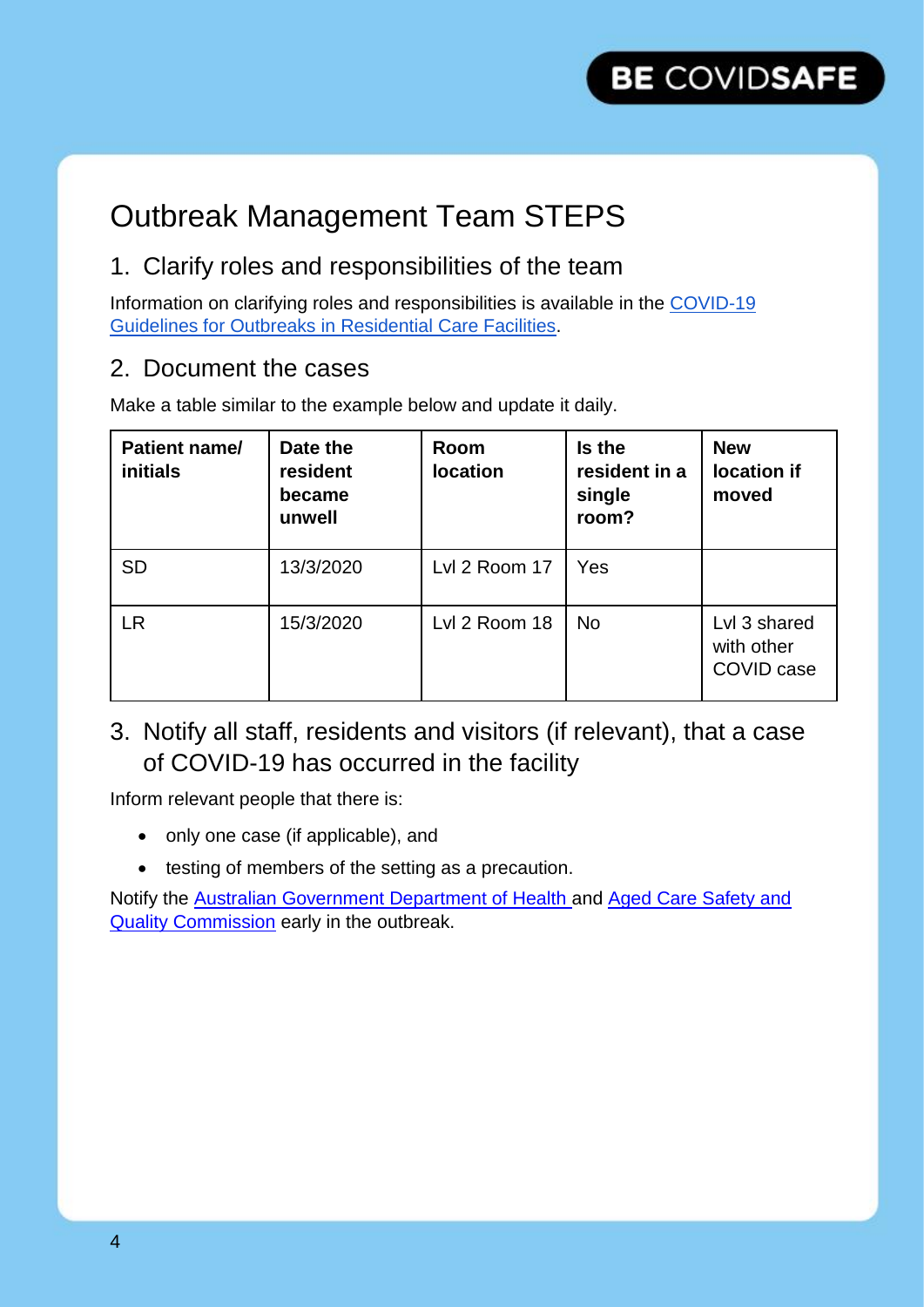### 4. Ensure affected residents are not spreading the virus to others

Place the unwell resident/s in a single room with its own ensuite, if feasible. Where possible, restrict the resident to their room.

If single rooms are not available, the public health unit will help identify suitable sites. This enables housing together (cohorting) of individuals who are unwell or who are in quarantine. The following principles apply:

- Residents with the same virus, assessed by the facility as suitable roommates, can be cohorted in the same room.
- Ill residents sharing a room should be physically separated (more than 1.5 metre apart). Draw a privacy curtain between them to minimise the risk of droplet transmission.
- Staff in direct contact with ill residents should observe contact and droplet precautions (see below).
- Staff should not move between the cohorts of those with the disease (in isolation) and those in quarantine. They should only work within one of the cohorts.

#### **Testing during the outbreak**

The public health unit will assist the outbreak management team to coordinate testing in the facility:

- Test members of the facility including staff
- Isolate positive cases as outlined above
- Quarantine members of the community who test negative
- Individuals who test negative should be screened for symptoms and, where feasible, undergo a program of repeat tests (e.g. 72 hourly)
	- o Repeat testing will identify those who are pre-symptomatic to enable rapid removal from the environment
- Staff should also be regularly screened for symptoms.

#### **Ensure appropriate infection prevention and control measures are used**

Keep up to date with the latest recommendations. These are outlined in the [COVID-](https://www.health.gov.au/resources/publications/coronavirus-covid-19-guidelines-for-infection-prevention-and-control-in-residential-care-facilities)[19 guidelines for infection prevention and control in residential care facilities.](https://www.health.gov.au/resources/publications/coronavirus-covid-19-guidelines-for-infection-prevention-and-control-in-residential-care-facilities)

**Standard precautions** are infection prevention and control practices used routinely in health care. In a facility with a suspected or proven COVID-19 outbreak, **they must apply to all staff and all residents.**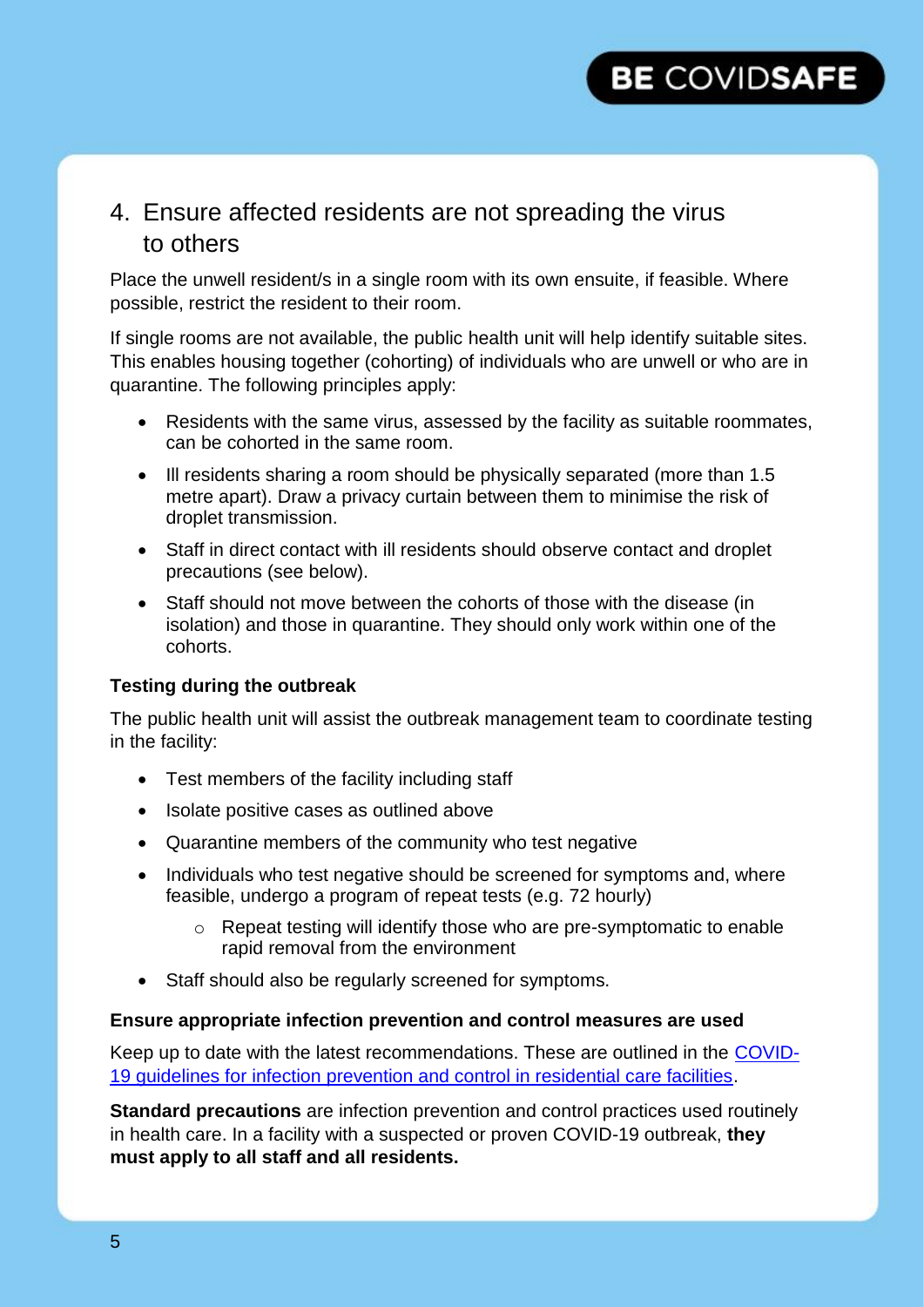## **BE COVIDSAFE**

Key elements are:

- Hand hygiene using soap and water or alcohol-based hand sanitiser. This must be done after going to the toilet, coughing, blowing nose, after touching hard surfaces, before eating and in line with the '5 moments'<sup>2</sup>. Additional hand hygiene is required when caring for a resident with a respiratory infection.
	- o Gloves are not a substitute for hand hygiene. When gloves are worn perform hand hygiene before putting them on and after taking them off.
- Use of personal protective equipment (PPE), especially when caring for a resident with a respiratory infection. PPE includes gloves, gown, mask and eye protection.
- Cough etiquette and respiratory hygiene.
	- o Cough into a tissue (and discard tissue immediately) or into the bend of the elbow; perform hand hygiene.
- Environmental cleaning (at least daily) of floors and surfaces; more frequent cleaning of frequently touched or soiled surfaces.

#### **Transmission-based precautions**

These are infection prevention and control practices used **in addition to standard precautions.** Their use is to **reduce transmission** due to the specific route of transmission of a pathogen.

Respiratory infections, including COVID-19, are most commonly spread by contact and droplets. Airborne spread may occur during aerosol generating procedures.

- **Contact and droplet precautions** apply to:
	- o care of all residents with suspected or confirmed COVID-19
	- $\circ$  all staff when in contact with ill residents
	- o health care providers during clinical consultation or collection of diagnostic specimens.

Key elements are:

- o standard precautions (as above)
- o use of PPE, including gown, gloves, surgical mask, and eye protection when in contact with an ill resident
- $\circ$  isolation of ill residents in a single room, if unavailable see above

 $\overline{a}$ 

<sup>2</sup> [https://www.safetyandquality.gov.au/our-work/infection-prevention-and-control/national-hand](https://www.safetyandquality.gov.au/our-work/infection-prevention-and-control/national-hand-hygiene-initiative-nhhi/what-hand-hygiene/5-moments-hand-hygiene)[hygiene-initiative-nhhi/what-hand-hygiene/5-moments-hand-hygiene](https://www.safetyandquality.gov.au/our-work/infection-prevention-and-control/national-hand-hygiene-initiative-nhhi/what-hand-hygiene/5-moments-hand-hygiene)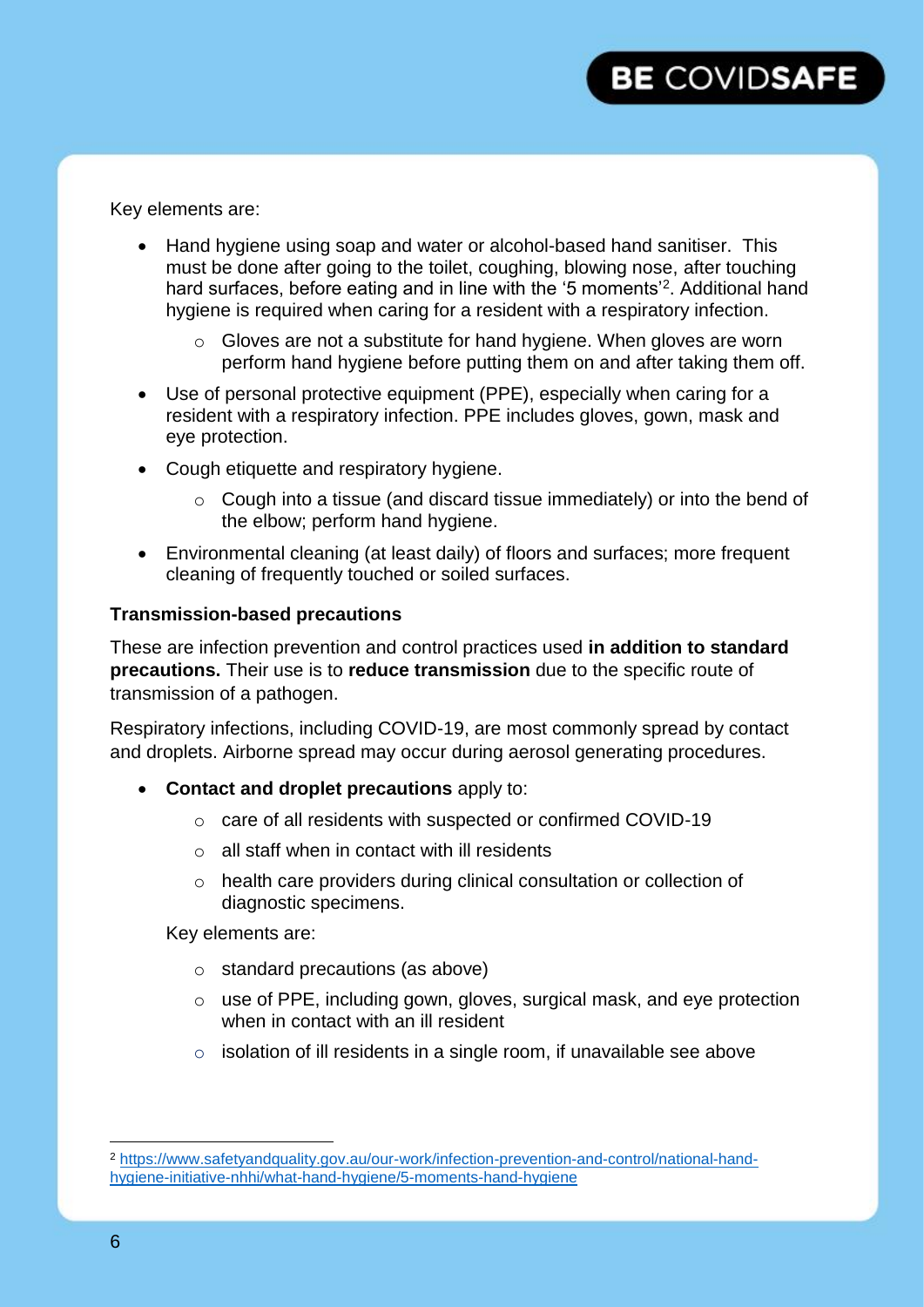- o enhanced environmental cleaning and disinfection of the ill resident's environment<sup>3</sup>
- $\circ$  limit number of staff, health care workers, and visitors in contact with the ill resident
- o nebulisers have been associated with a risk of transmission of respiratory viruses and their use should be avoided. A spacer or puffer should be used instead.

**Note:** All facility staff should be **trained in the correct use of PPE**, appropriate to their role. Incorrect removal of PPE is associated with a risk of personal contamination and spread of infection.

 **Airborne precautions are recommended,** only when performing aerosol generating procedures. They must be used in addition to all precautions outlined above. Their use is unlikely to be needed in a residential care facility.<sup>4</sup>

**Note:** P2/N95 respirators should:

- only be used for aerosol generating procedures
- only be used by staff who have been trained in their use
- be fit checked with each use to ensure an adequate face seal is achieved.

### 5. Staff

Once cases are isolated, to further reduce the risk of transmission:

- specific staff should be allocated to the care of residents with COVID-19 who are in isolation
- staff members must not move between their allocated room/section and other areas of the facility or provide care for other residents.

**Considerations in choosing dedicated staff:** Ensure staff have recently completed infection control training. Do not assign staff who are at risk of having more severe disease if they are infected.

Information on people who are more at risk can be found in the [What you](https://www.health.gov.au/news/health-alerts/novel-coronavirus-2019-ncov-health-alert/what-you-need-to-know-about-coronavirus-covid-19#who-is-most-at-risk) need to [know](https://www.health.gov.au/news/health-alerts/novel-coronavirus-2019-ncov-health-alert/what-you-need-to-know-about-coronavirus-covid-19#who-is-most-at-risk) page.

<sup>&</sup>lt;sup>3</sup> Refer to: Environmental Cleaning and Disinfection Principles for COVID-19 [https://www.health.gov.au/resources/publications/coronavirus-covid-19-environmental-cleaning-and-disinfection](https://www.health.gov.au/resources/publications/coronavirus-covid-19-environmental-cleaning-and-disinfection-principles-for-health-and-residential-care-facilities)[principles-for-health-and-residential-care-facilities](https://www.health.gov.au/resources/publications/coronavirus-covid-19-environmental-cleaning-and-disinfection-principles-for-health-and-residential-care-facilities)

**<sup>4</sup>** Refer to: Interim recommendations for the use of personal protective equipment (PPE) during hospital care of people with coronavirus disease 2019 (COVID-19)[. Https://www.health.gov.au/resources/publications/interim](https://www.health.gov.au/resources/publications/interim-recommendations-for-the-use-of-personal-protective-equipment-ppe-during-hospital-care-of-people-with-coronavirus-disease-2019-covid-19)[recommendations-for-the-use-of-personal-protective-equipment-ppe-during-hospital-care-of-people-with](https://www.health.gov.au/resources/publications/interim-recommendations-for-the-use-of-personal-protective-equipment-ppe-during-hospital-care-of-people-with-coronavirus-disease-2019-covid-19)[coronavirus-disease-2019-covid-19](https://www.health.gov.au/resources/publications/interim-recommendations-for-the-use-of-personal-protective-equipment-ppe-during-hospital-care-of-people-with-coronavirus-disease-2019-covid-19)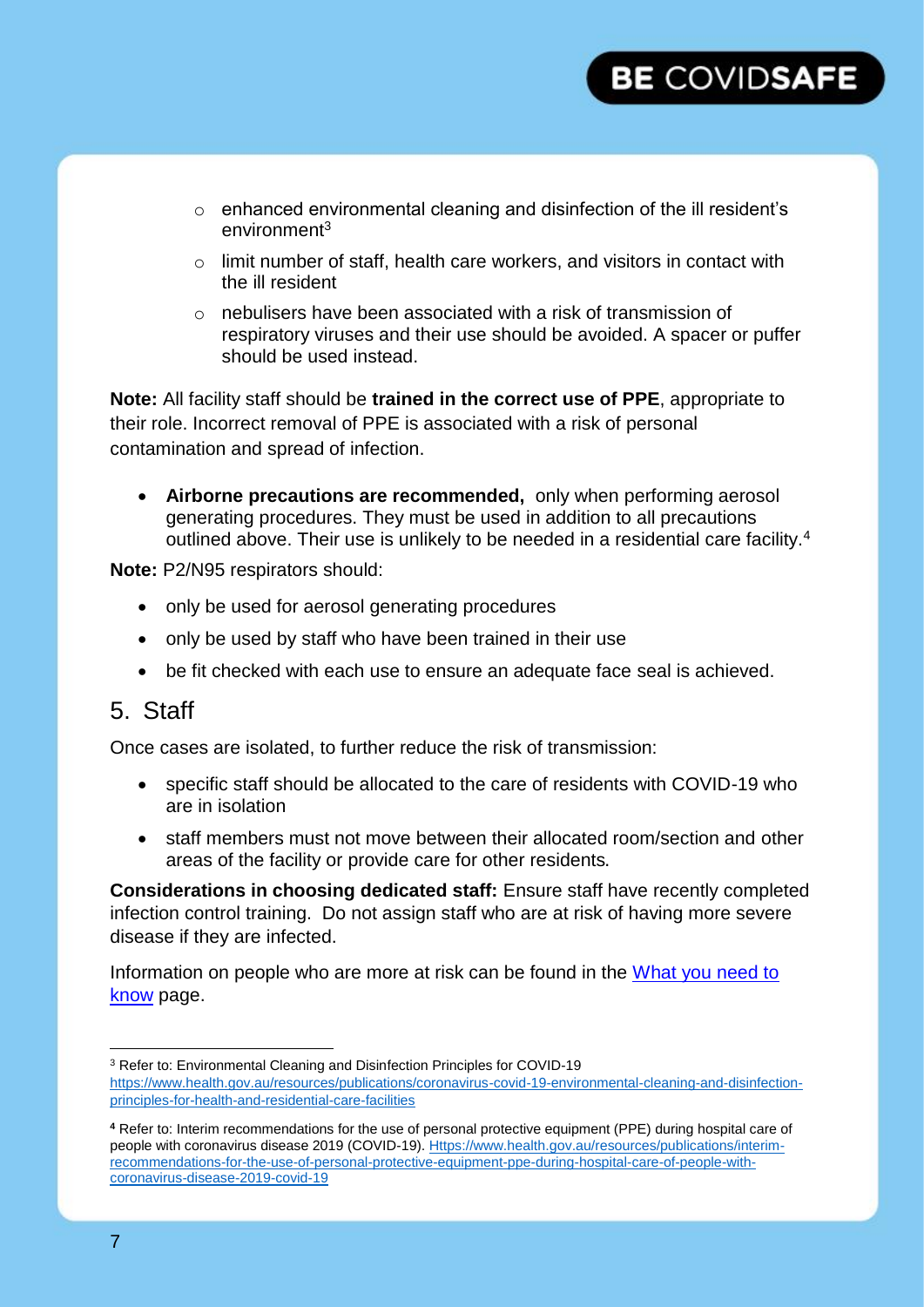

Staff should be regularly screened for symptoms and tested during an outbreak. All staff should self-monitor for signs and symptoms of COVID-19. Staff must stay home from work if unwell, even if appropriate PPE is used. A register should be maintained for all staff and visitors to check for symptoms, including fever. This should be recorded at the beginning of every shift, in addition to maintaining regular visitor register protocols.

### 6. Raise awareness

Place signage to identify the need for droplet precautions in addition to standard precautions for infection control. Signage is available on the [Australian Commission](https://www.safetyandquality.gov.au/publications-and-resources/resource-library/approach-1-droplet-standard-precautions-photo)  [on Safety and Quality in Health Care website.](https://www.safetyandquality.gov.au/publications-and-resources/resource-library/approach-1-droplet-standard-precautions-photo)

**Ensure relevant internal and external people** are identified and informed.

Inform other relevant peoplesuch as families during an outbreak. This is important to:

- allow for extended testing,
- manage visiting expectations and
- give reassurance about the actions being taken.

Other agencies involved in the oversight of the facility should also be identified and contacted.

## 7. Prevent COVID-19 from spreading to outside the facility

Suspend group activities, particularly those that involve visitors (e.g. musicians, exercise leaders).

Postpone visits from non-essential external providers (e.g. hairdressers, podiatrists).

Inform regular visitors including families of the outbreak of COVID-19 and request only essential visits. Children under 16 should not attend unless there are extenuating circumstances.

Visitors that do attend on a humanitarian basis should:

- record their name and phone number on a register of visitors,
- visit only the ill resident,
- comply with PPE as directed by staff.
- only enter the patient's room, not communal areas, and
- perform hand hygiene after leaving the resident's room and the facility.

Facility staff, including casual and agency staff, should not attend work at another facility until the outbreak is declared as over.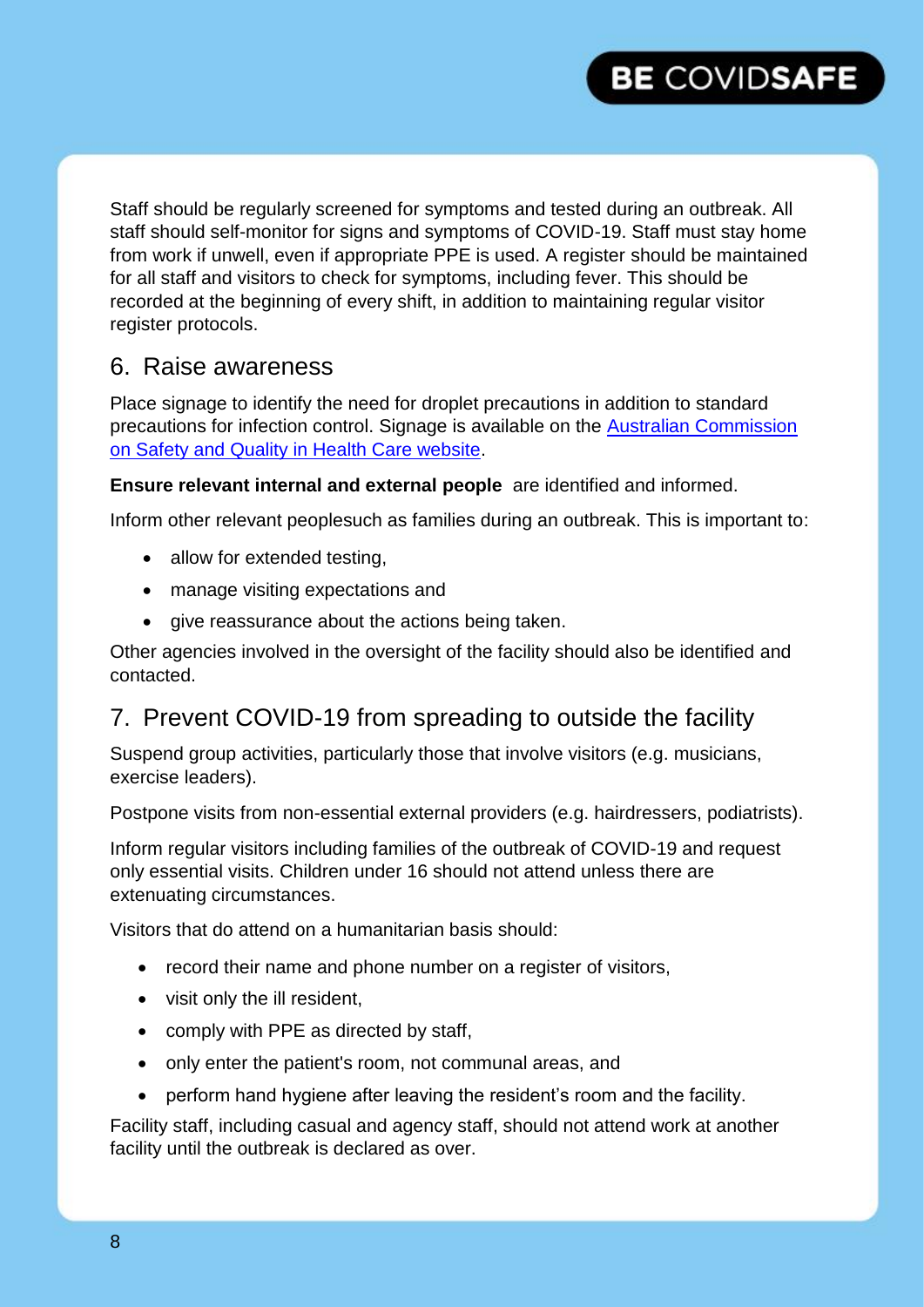## 8. Enhanced environmental cleaning

During an outbreak, enhanced cleaning of communal areas and residents' rooms is required.

Frequently touched surfaces should be cleaned often. All resident care equipment should be cleaned and disinfected between each use or used exclusively for individual residents.<sup>5</sup>

- Cleaning staff should wear impermeable disposable gloves, a surgical mask and eye protection or a face shield while cleaning.
- Use a Therapeutic Goods Administration (TGA) listed disinfectant [https://www.tga.gov.au/disinfectants-use-against-covid-19-artg-legal-supply](https://www.tga.gov.au/disinfectants-use-against-covid-19-artg-legal-supply-australia)[australia,](https://www.tga.gov.au/disinfectants-use-against-covid-19-artg-legal-supply-australia) floors should be cleaned with a detergent solution.
- Perform routine cleaning and take care to disinfect frequently touched surfaces. Use a disinfectant solution/wipe at least daily or when visibly dirty.
- Equipment and surfaces to be cleaned should include:
	- o bed rails,
	- o bedside tables,
	- o light switches,
	- o remote controllers,
	- o commodes,
	- o door handles,
	- o sinks,
	- o walking frames,
	- o walking sticks,
	- o handrails,
	- o food trays,
	- o and table tops.
- Clean and disinfect equipment after each use (as per normal IPC practice).
- Clean and disinfect surfaces that have been in direct contact with or exposed to respiratory droplets between each patient episode.
- For terminal cleaning, use either a:
	- o 2-step clean (detergent first then disinfectant) OR
	- o 2-in-1 step clean (using a combined detergent/disinfectant).

 $\overline{a}$ 

<sup>5</sup> Refer to: Environmental Cleaning and Disinfection Principles for COVID-19 [https://www.health.gov.au/resources/publications/coronavirus-covid-19-environmental-cleaning-and-disinfection](https://www.health.gov.au/resources/publications/coronavirus-covid-19-environmental-cleaning-and-disinfection-principles-for-health-and-residential-care-facilities)[principles-for-health-and-residential-care-facilities](https://www.health.gov.au/resources/publications/coronavirus-covid-19-environmental-cleaning-and-disinfection-principles-for-health-and-residential-care-facilities)